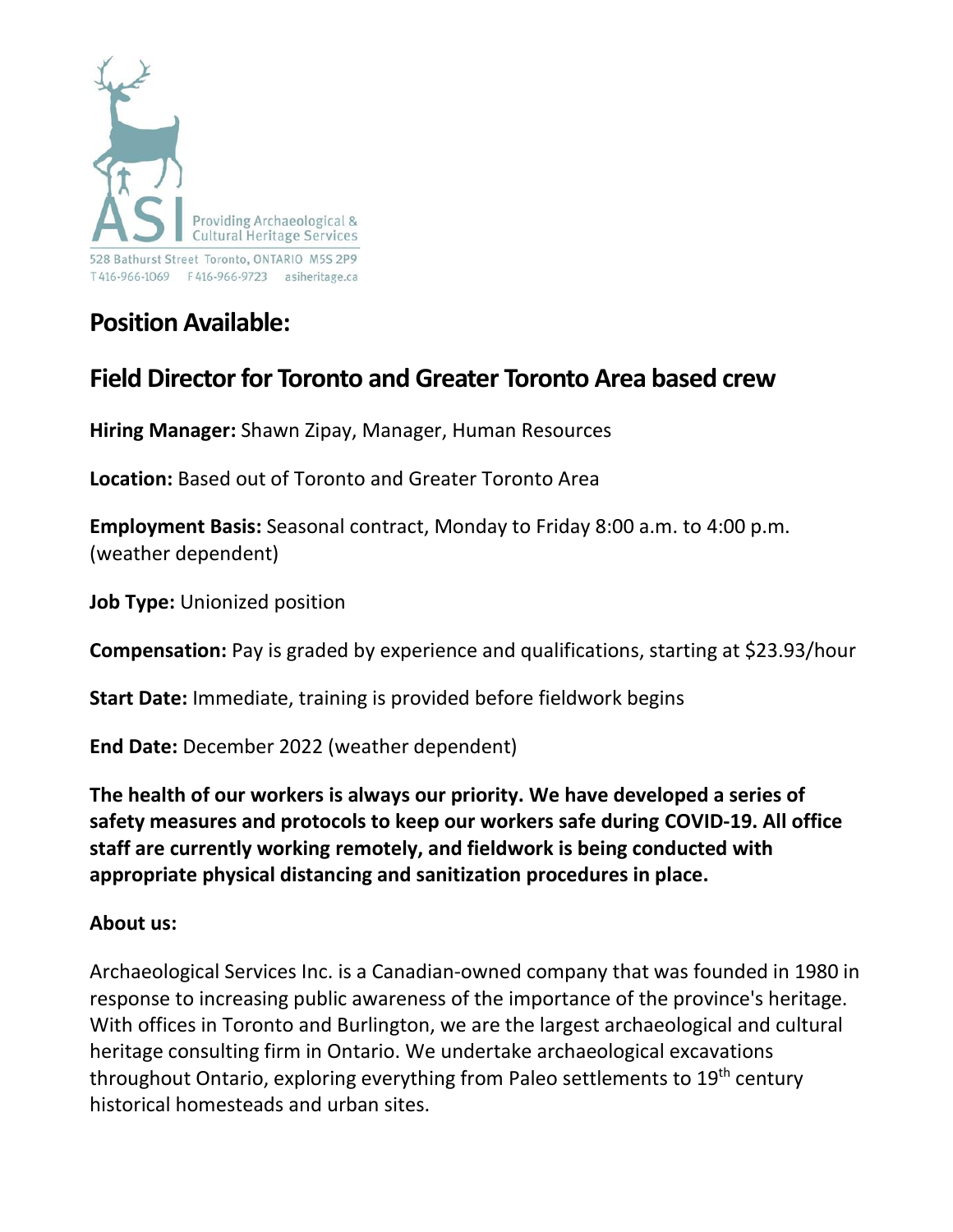Archaeological Services Inc. is committed to fulfilling our core value of employing an industry-leading team of diverse, accomplished, and dedicated professionals. We aim to create a workplace that celebrates the diversity of our employees, First Nations, clients, and stakeholder, and commit to creating culturally sensitive products. Archaeological Services Inc. endeavors to foster an inclusive, equitable, and accessible environment where all employees feel valued, respected, and supported. We are an Equal Opportunity Employer in accordance with the Accessibility for Ontarians with Disabilities Act, 2005, the tenets of the Canadian Human Rights Act and the Ontario Human Rights Code.

### **About you:**

Archaeological Services Inc. is seeking to employ a licensed professional with a passion for cultural heritage who thrives working independently and leading a small, dedicated team. Our ideal candidate will be a problem solver, thorough, meticulous, dependable, and have a positive attitude. Preference will be given to a candidate with 5+ years of experience in field archaeology, prior experience as a Culture Resource Management Field Director and a strong background in Stage 3-4 excavation of Woodland settlements. Preference will also be given to those with experience and/or specialization in Bioarchaeology.

### **Responsibilities:**

Direct and complete the Stage 3-4 mitigation of Woodland settlement field projects using appropriate field techniques and recording methods, while participating in site excavation, artifact recovery, and data recording.

Work with each project's participating First Nations to develop and maintain relationships of mutual trust, respect, and collaboration.

Quality control fieldwork data and ensure work meets, at a minimum, the requirements of the Ministry of Heritage, Sport, Tourism and Culture Industries' *Standards and Guidelines for Consultant Archaeologists* and associated Technical Bulletins.

Properly assemble and submit artifact assemblages while maintaining their context.

Supervise, train and mentor Field Technicians.

Represent the company in a professional manner when answering questions that may arise on-site from members of the public and/or the landowner.